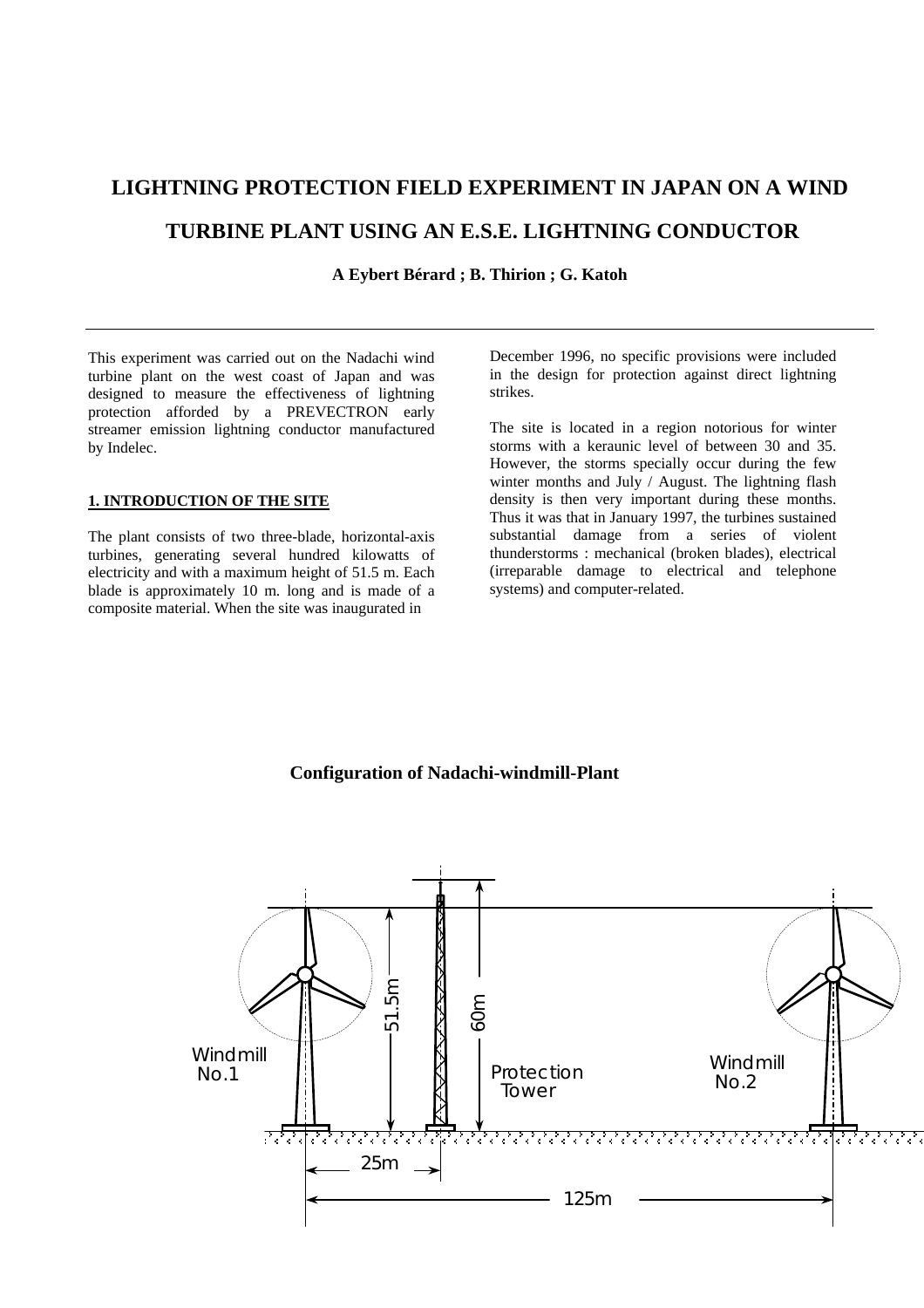#### **2. THE LIGHTNING PROTECTION SYSTEM**

In November 1997 a Prevectron–type ESE lightning protection system manufactured by INDELEC (France) was installed by CENTRAL LIGHTNING PROTECTION INC. (Japan) on a 60-meter mast, positioned between the tow turbines, 25 meters from one and 100 meters from the other, in order to take into account the fact that the winter T.storms come from the ocean and reach first the windmill #1 (see config. Drawing).

The Prevectron ESE device was set 8.5 meters higher than the highest point reached by the blades as they turn, or when at rest at their highest position.

## **3. INSTRUMENTION AND TESTING**

At the same time, an automated monitoring station was positioned 1 km away. A special optical and mechanical twin-shutter camera allows the lightning to be photographed very quickly.

The twin-shutter is characterized by a photodiode sensor operation :

 First : A mechanical shutter opening within 25 ms on a far weak luminous lightning.

 Second : A liquid-crystal shutter opening within 5  $\mu$ s with the first return stroke occurring in the filed of the lens.

An international clock is corrected every 30 minutes via the GPS satellite signal.

The 35 mm film used contains 700 exposures, giving an autonomy of approximately 3 months without maintenance. The films are time stamped with an accuracy of  $+$  100 µs, using a GPS satellite signal corrected every 30 minutes.

#### **4. RESULTS**

This report presents the results of two winter monitoring periods (1<sup>st</sup> quarter 1998 and

December 1998) with a total of 32 exposures showing cloud/ground flashes.

Among the 32 impacts – most of which were of the upward type – 29 were caught by the ESE protection, thereby avoiding considerable damage to the generators and auxiliary equipment. 2 impacted the turbine closest to the protection

system and one impacted the turbine farther away. However, the three probably low intensity impacts that hit the generators only cause small traces at the surface of the blades, without structural damages to the turbines.

The figures were then analysed to find the correlation between the results of the experiment and the theoretical protection values.

## **5. CONCLUSION**

These two monitoring campaigns, carried out on an industrial installation have clearly demonstrated the effectiveness of the protection afforded by a Prevectron ESE lightning conductor, and showed a good correlation with the theoretical model.

Assessment of a wind turbine's protection requirements indicates a level of protection I, thereby providing an efficiency of between 90 and 95%. In fact, where only one turbine is taken into account, the efficiency demonstrated during this experiment is 94%, while if both of the generators are considered, efficiency is 90%.

In both case, the efficiency of the LPS complies with the theoretical model.

Finally, it should be remembered that the electrogeometrical model of the standards CEI 61024-1 and NFC 17-102 is based on downward negative lightning strikes. It is interesting to note that the model of NFC 17-102 standard is also validated for upward (probably positive) strikes recorded during this experiment.

This experiment is still in process. The next step will consists to instrument the PREVECTRON tower, in terms of cloud/ground flashes characterization : upward streamer currents and return stroke amplitudes and polarity.

Furthermore an international experiment is conducted in BRAZIL (Sao Paulo state), from year 2000 to year 2005, around natural and triggered lightning. Among several objectives, one of them consists to establish competition between different instrumented single rod and Early Streamer Emission rod.

So the coming results will contribute to improve the understanding of the discharge mechanism, relative to single rods and Early Streamer Emission (ESE) lightning rod operation.